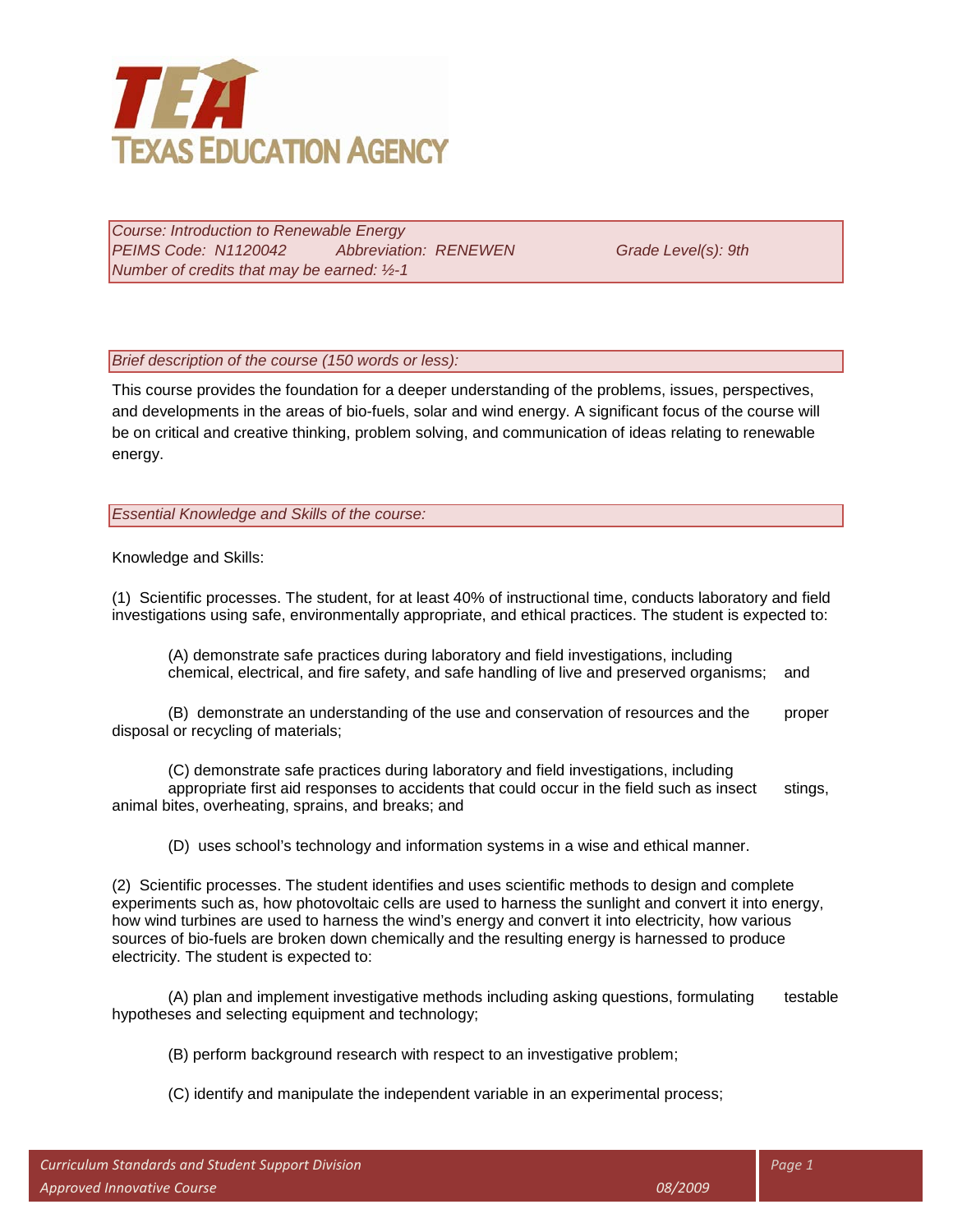

- (D) use a control in an experimental process;
- (E) design procedures to test hypothesis;
- (F) construct data tables to organize data using equipment and technology;
- (G) collect data by observing and measuring in various ways;

(H) record observations and measurements using appropriate units and make measurements with precision and accuracy;

(I) perform calculations using dimensional analysis, significant digits and scientific notation;

(J) organize, analyze, evaluate, make inferences and predict trends from data; and

(K) communicate valid conclusions using essential vocabulary and multiple modes of expression such as lab reports, labeled drawings, graphic organizers, journals, summaries, oral reports, constructing models, and technology-based digital portfolio.

(3) Science processes. The student uses critical thinking and scientific problem solving to make informed decisions. The student is expected to:

- (A) analyze, review and critique issues about wind, solar and bio-fuels as to their strengths and weaknesses using scientific evidence and information;
- (B) evaluate the impact of implementing "Green" technology utilizing wind, solar and bio-fuels systems; and
- (C) gather information about future careers in wind, solar and bio-fuels using a variety of sources.

(4) Science concepts. The student knows the foundations for a safe work environment as related to the industries of wind, solar and bio-fuels. The student is expected to:

- (A) define the purpose of Occupational Safety and Health Administration (OSHA) as applied to the employer and employee;
- (B) list the ways OSHA affects the employee;
- (C) explain what OSHA expects from an employer;
- (D) identify the "OSHA Focus Four";
- (E) define how to avoid the "Focus Four";
- (F) describe the steps taken if one of the "Focus Four" occurs;
- (G) describe different ways to contact OSHA; and
- (H) summarize the distinctive information that may be obtained from OSHA.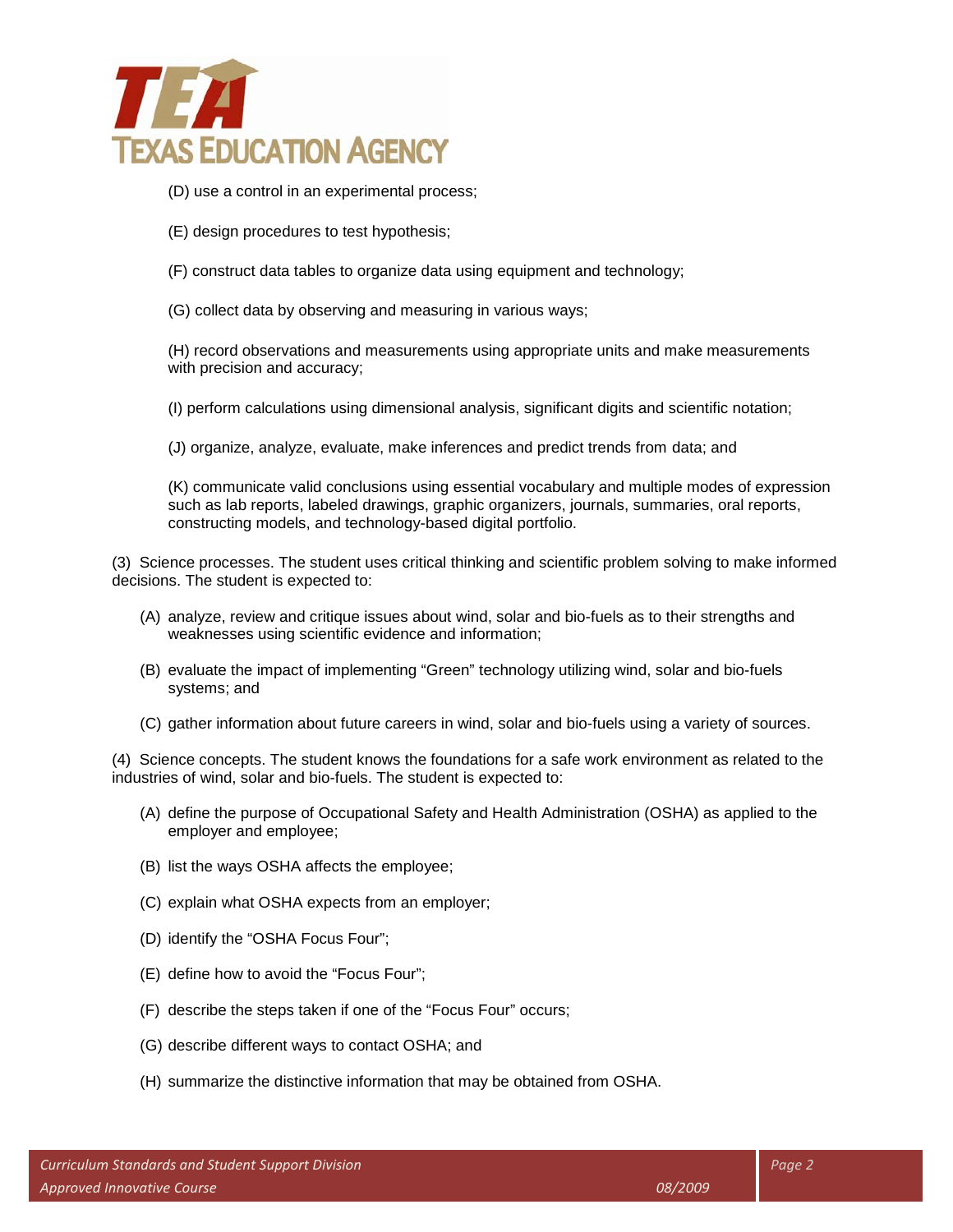

(5) Science concepts. The student knows the different components of wind, solar, and bio-fuels energy systems, and understands that these systems may be used together to produce energy. The student is expected to:

- (A) define general wind terminology;
- (B) describe various components of wind turbines;
- (C) analyze major components of modern wind turbines, solar photovoltaic systems, and bio-fuels systems;
- (D) analyze hybrid combination systems that integrate wind, solar, and bio-fuels system;
- (E) describe the evolution of wind turbine, solar, and bio-fuels technology; and
- (F) defines different types of wind turbines, solar energy sources, and bio-fuel sources.

(6) Science concepts. The student understands and can apply the factors that influence wind and solar efficiency. The student is expected to:

- (A) investigate, analyze, and explain air flow and blade efficiencies;
- (B) analyze environmental impacts on both wind resources and blade efficiencies;
- (C) investigate the efficiency of solar parallel and series circuit energy systems;
- (D) design, construct, test, and analyze the impact of voltage multipliers;
- (E) design, construct, test, and analyze the impact of voltage stabilizers; and
- (F) analyze load demands and loop protection design.

(7) Science concepts. The student is able to define the anatomy of a wind farm, parts of a turbine and plant, and components of the team. The student is expected to:

- (A) analyze the anatomy of a wind farm, and wind turbine site;
- (B) list and explain the parts of a wind turbine and how it works;
- (C) list and explain the parts of a wind turbine plant (park);
- (D) discuss aspects of wind turbine control; and
- (E) analyze operational issues, the components of an operations and maintenance team.

(8) Entrepreneurship/Business Concept. The student is aware of the natural existence of business models, supply and market products with an appeal to the intended consumer.

- (A) describe and examine site construction, foundations, roads, and substation development;
- (B) investigate, study, and compare differences in tower foundations; and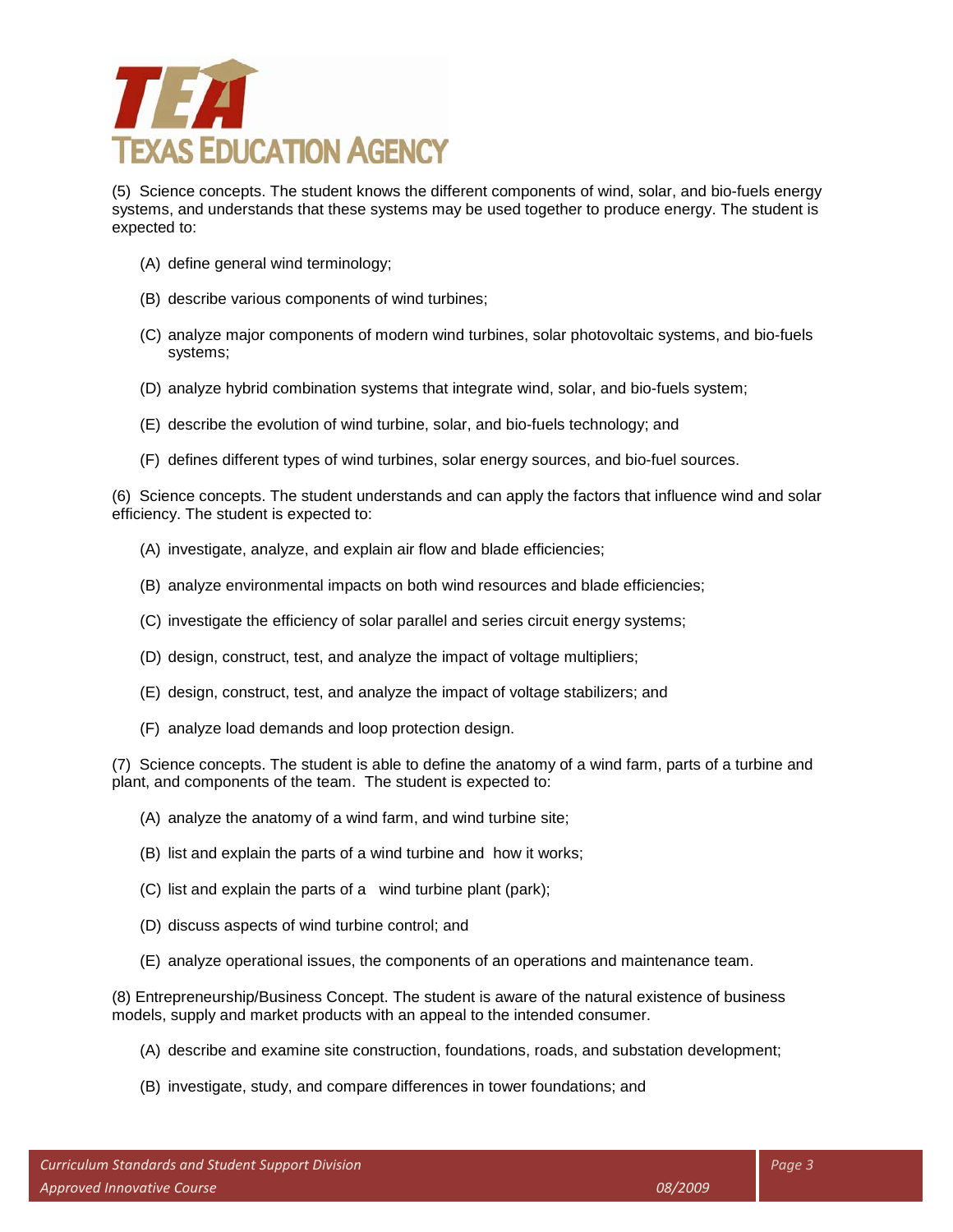

(C) analyze substation development.

(9) Entrepreneurship/Business Concept. The student understands the environmental, ethical, and legal obligations of wind and solar farms. The student is expected to:

- (A) define environmental, and ethical aspects on locations of wind and solar farms; and
- (B) identify and describe the legal obligations of wind and solar farms.

(10) Entrepreneurship/Business Concept. The student knows the importance of business strategies, methodologies, policies and procedures used by wind, solar and bio-fuels manufacturers, farmers and owners/operators of wind and solar farms. The student is expected to:

- (A) Identify and demonstrate use of various tools to formulate business plans;
- (B) explain and evaluate business planning processes;
- (C) define, apply and demonstrate use of quality management tools, such as sigma-six methodologies in planning;
- (D) define, apply and demonstrate use of root-cause analysis;
- (E) identify and demonstrate use of Strength Weaknesses Opportunity Threats (SWOT) analysis methodology;
- (F) define and explain inventory control, materials and supply chain management;
- (G) define and describe the process of contract management;
- (H) describe liabilities and contract fulfillment to landowners and manufactures;
- (I) describe wind business policies related to environmental concerns; and
- (J) identify and describe business procedures and practices to include environmental safety and public relations.

*Description of the specific student needs this course is designed to meet:*

- Students need to be aware of the energy supply and demand and the critical role that bio-fuels, wind and solar energy play in sustaining our society.
- Students need to understand how they are both a part of the problem and also to be inspired to become a part of the solution.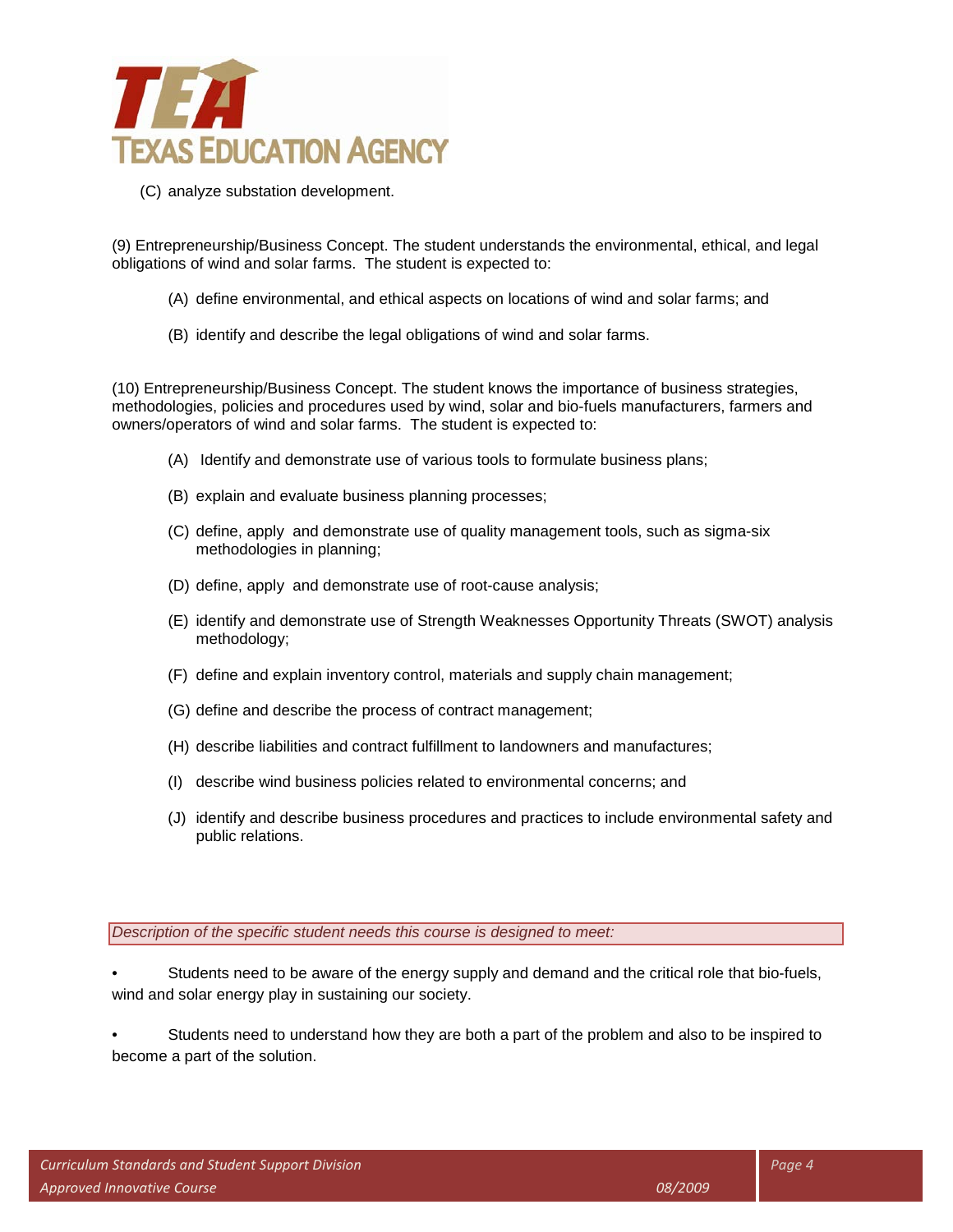# NE A **TEXAS EDUCATION AGENCY**

• Students need to be adaptive learners who are better prepared to use their minds to solve problems about renewable energy.

• Students need to learn how to develop the skill of planning and implementing projects that will inform and contribute to larger bodies of knowledge relating to wind energy, solar energy and bio-fuels.

### *Major resources and materials to be used in the course:*

• Access to the use of the laboratories and faculty at the Energy Institute at Houston Community College-Northeast.

- Field trips to visit sites that are traditional fossil fuel based power plants and wind/ solar farms.
- Field trips to refineries, petrochemical plants, waste water treatment facilities, metro transportation, etc.
- Published materials from the Department of Energy.
- Guest presentations by industry and business experts.

#### *Required activities and sample optional activities to be used:*

The activities of this class will fit into project based learning that will be captured in a digital portfolio. The work process for a project refers to pupils choosing a knowledge area, delimiting it, formulating a problem or posing a question. In addition, project work involves pupils investigating and describing what is required to solve a given problem, or answer a specific question through further work, materials and knowledge. Project work is an opportunity for becoming aware of and reflecting over different methods of solving problems. In project work an experienced teacher follows, discusses and assesses the work in all its different phases. Project work takes place individually or in groups.

Possible projects for this course:

- Impact of Kyoto Treaty
- Energy Consumption
- Impact of global warming on energy needs
- Potential solutions to energy problems and ethical considerations
- Air and water quality standards
- Citizenship and participation in advocacy groups
- Scientific communications versus media as a means of reporting to the public
- Global warming or solar flares
- Individual rights versus responsibilities for our society

*Methods for evaluating student outcomes:*